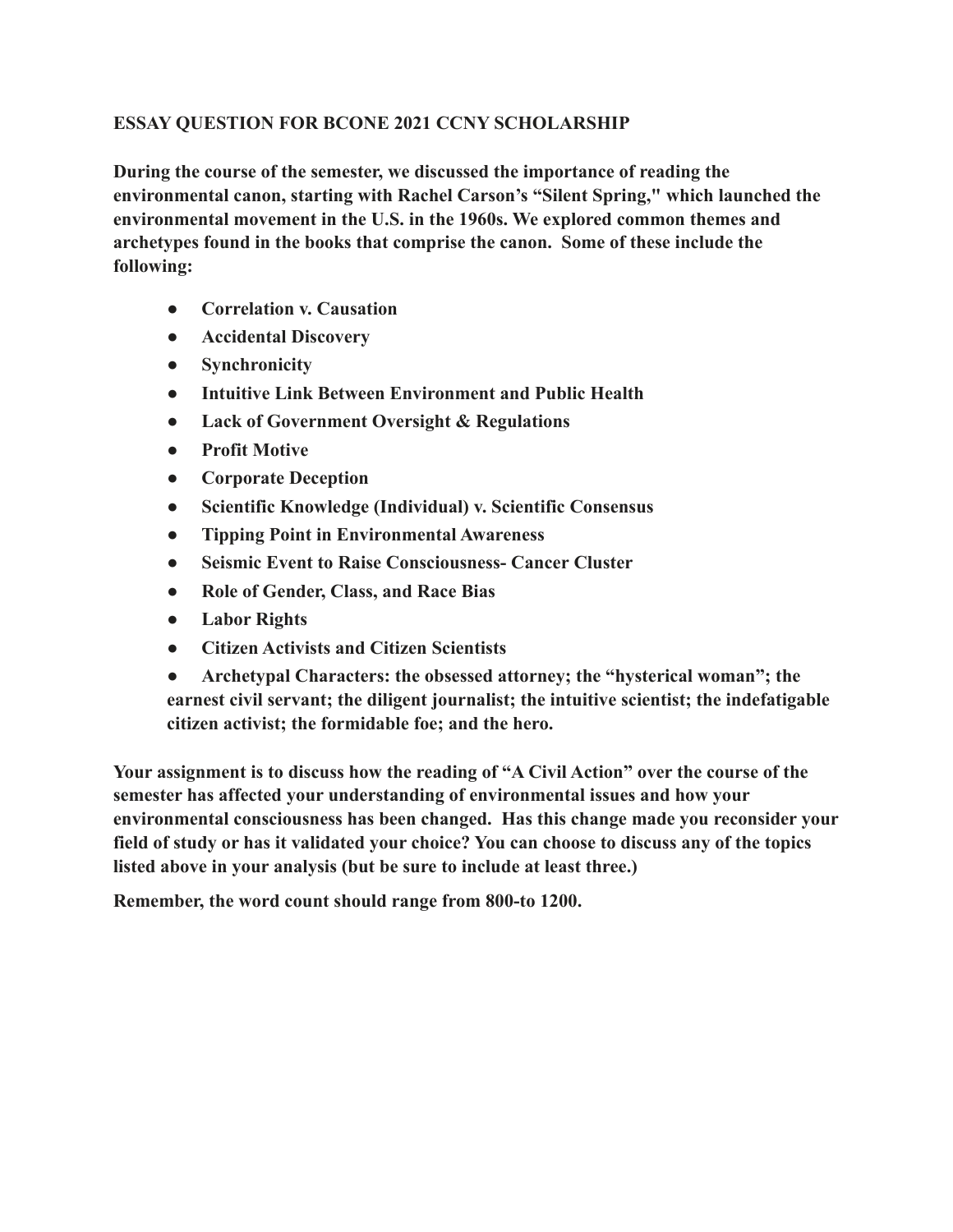"A Civil Action" was an interesting read that affected my understanding of environmental issues by illustrating and solidifying some ideas that I had been considering regarding my field of study. Reading it opened my eyes to what kind of timeline these environmental issues can move on but it also validated my career choice. As an aspiring environmental engineer, I have to maintain a fine balance between the communities my work will affect and the environment my work will impact. These decisions must be informed by the latest scientific information available. This balancing act is well represented throughout the book. The three topics that best illustrate this balancing act are the archetypal characters in the story, the clear distinction between correlation versus causation, and the way the scientific knowledge of the individual versus scientific consensus is weighed.

There are many archetypes in "A Civil Action" that we have seen in previous environmental cannon works. The obsessed attorney; the "hysterical woman"; the earnest civil servant; the diligent journalist; the intuitive scientist; and the indefatigable citizen activist are all members of the community whose goals and perspective actively contributed to the story's unfolding. Their tireless work made it possible for justice to eventually prevail, and for the responsible parties to be held accountable. The most striking aspect of "A Civil Action" is how many people were responsible for events to unfold as they did. It often seemed like fate intervened for things to line up perfectly. There were many instances where Schlichtmann was in just the right place and at just the right time to meet someone who would be able to unlock the next step in this years-long venture. Each archetype in the book played their part in this interdisciplinary challenge. Every character has a different time scale associated with their contribution. Nonetheless, every contribution was vital for things to unfold as they did. This was very familiar to me, considering that many of the environmental projects that tackle environmental issues that lead me to pursue environmental engineering were instigated, led, and maintained by a multitude of people from different backgrounds. It's a challenge that needs to be addressed on many fronts.

Another topic that has been stressed during my tenure as a student, and which featured predominantly in the book, is the clear distinction between correlation and causation. A big problem with determining whether the pollution led to children getting leukemia was the small sample size. Throughout the book you see many scientists of many different fields tackle this issue and eventually they generate enough lines of evidence to say that there is a correlation between them. Unfortunately, that was not enough. It is never enough to say that something is correlated. That is something that I have learned many times over during my time as a student. Correlation is not something to ignore, especially if you have an understanding of the subject and a well established scientific basis. However, if you are good enough with numbers you could very easily make almost anything correlated. Although the events in this book took place throughout many years, there was not enough time for causation to be established in time for the trial.